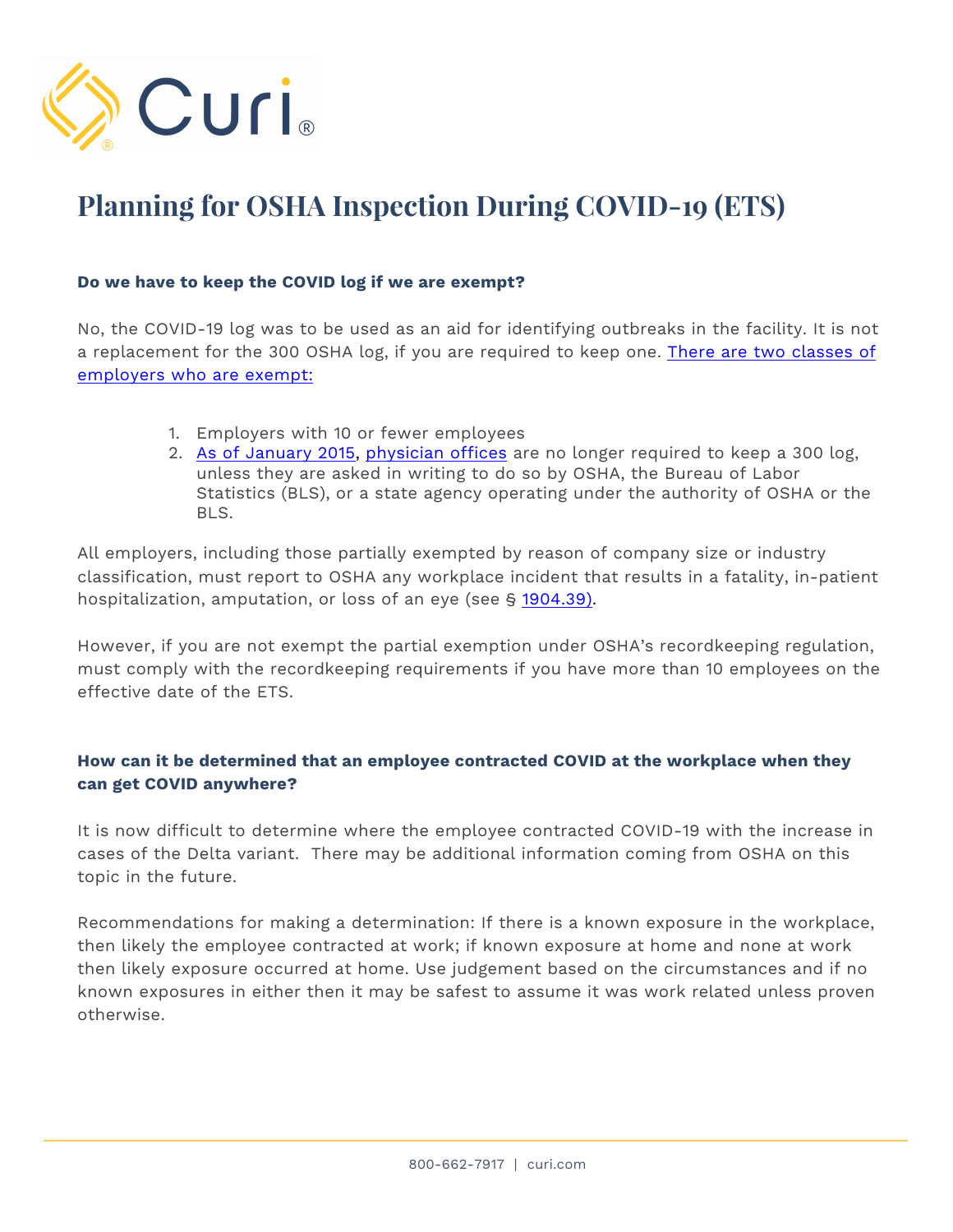

# **Do we need to report an employee hospitalization and/or death if they contracted COVID outside of work?**

No, only work-related cases and/or deaths need to be reported to OSHA.

# **Do we have to report work from home employees who are hospitalized or die from COVID if they don't have contact with other employees or patients?**

We don't think so, but Curi is reaching out to OSHA to clarify and will update the answer once we hear back from OSHA.

# **We are not exempt from the ETS, so do we have to remove the employee from the workplace and pay them regardless of whether an employee is infected at work or outside of the workplace?**

#### [OSHA-ETS FAQ # 75](https://www.osha.gov/coronavirus/ets/faqs#accordion-79089-collapse3)

Yes. Requirements for medical removal protection benefits under the ETS do not depend on where the employee was infected.

#### [ETS FAQ # 73](https://www.osha.gov/coronavirus/ets/faqs#accordion-79089-collapse3)

Obligations to pay the removed employee depend on the size of the employer:

1) Employers with 10 or fewer employees on the date that the ETS becomes effective are not required to maintain pay for removed employees.

#### **If exempt, do you have to put cases on your 300 forms?**

If you are required to keep an OSHA 300 log, you need to put cases on the log whether you are exempt or not.

# **When doing respirator-fit testing in an outpatient facility, do you have to use the spray as demonstrated in videos, or is testing employees for seal without spray acceptable?**

The saccharin or Bittrex spray is required when doing fit testing; otherwise, you cannot tell if you have a tight seal. Refer to fit testing protocols required by [1910.134 Respiratory Protection.](https://www.osha.gov/laws-regs/regulations/standardnumber/1910/1910.134AppA#:~:text=Appendix%20A%20to,Fit%20Test%20Protocols)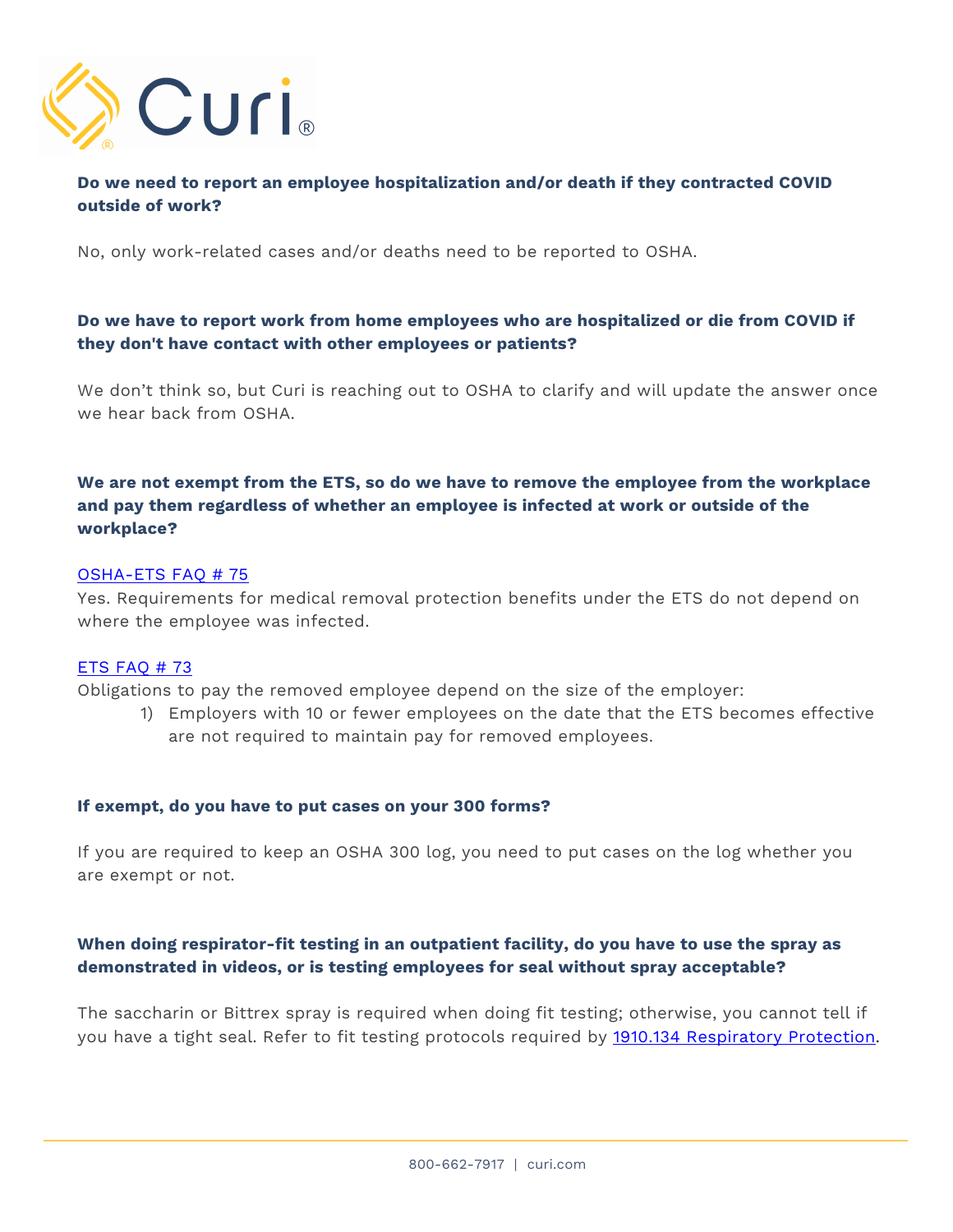

## **Where can we find the spray to do fit testing?**

- A qualitative fit testing kit will be required to perform this procedure. Fit testing kits can be found online from numerous suppliers by running an online search using the terms "qualitative fit testing kit."
- Fit test kits are also available on Amazon as well as from companies that sell N95 masks, such as 3M.
- Instructions should be included with the fit test kit.
- [Summary of fit testing requirements.](https://www.cdc.gov/niosh/npptl/pdfs/n95info2-2015-508.pdf)

#### **Can you explain who might be exempt from ETS?**

As **outlined in the ETS**, exempt facilities/services include:

- Non-hospital ambulatory care settings where all non-employees are screened prior to entry and people with suspected or confirmed COVID-19 are not permitted to enter those settings.
- Well-defined hospital ambulatory care settings where all employees are fully vaccinated, all non-employees are screened prior to entry, and people with suspected or confirmed COVID-19 are not permitted to enter those settings.
- Home healthcare settings where all employees are fully vaccinated, all non-employees are screened prior to entry, and people with suspected or confirmed COVID-19 are not present.
- Healthcare support services not performed in a healthcare setting (e.g., off-site laundry, off-site medical billing).
- Telehealth services performed outside of a setting where direct patient care occurs.
- Retail pharmacies where only prescriptions are filled.

# **We are screening patients, and we have a policy in place that all employees must be vaccinated and wear masks when moving around the office. Should we still be screening employees?**

Yes, employees may have breakthrough infections. OSHA ETS requires screening of everyone entering your facility to limit contact with potentially infectious individuals, including employees. Screening is required to ensure sick employees are not at work. You may choose to have employees self-monitor.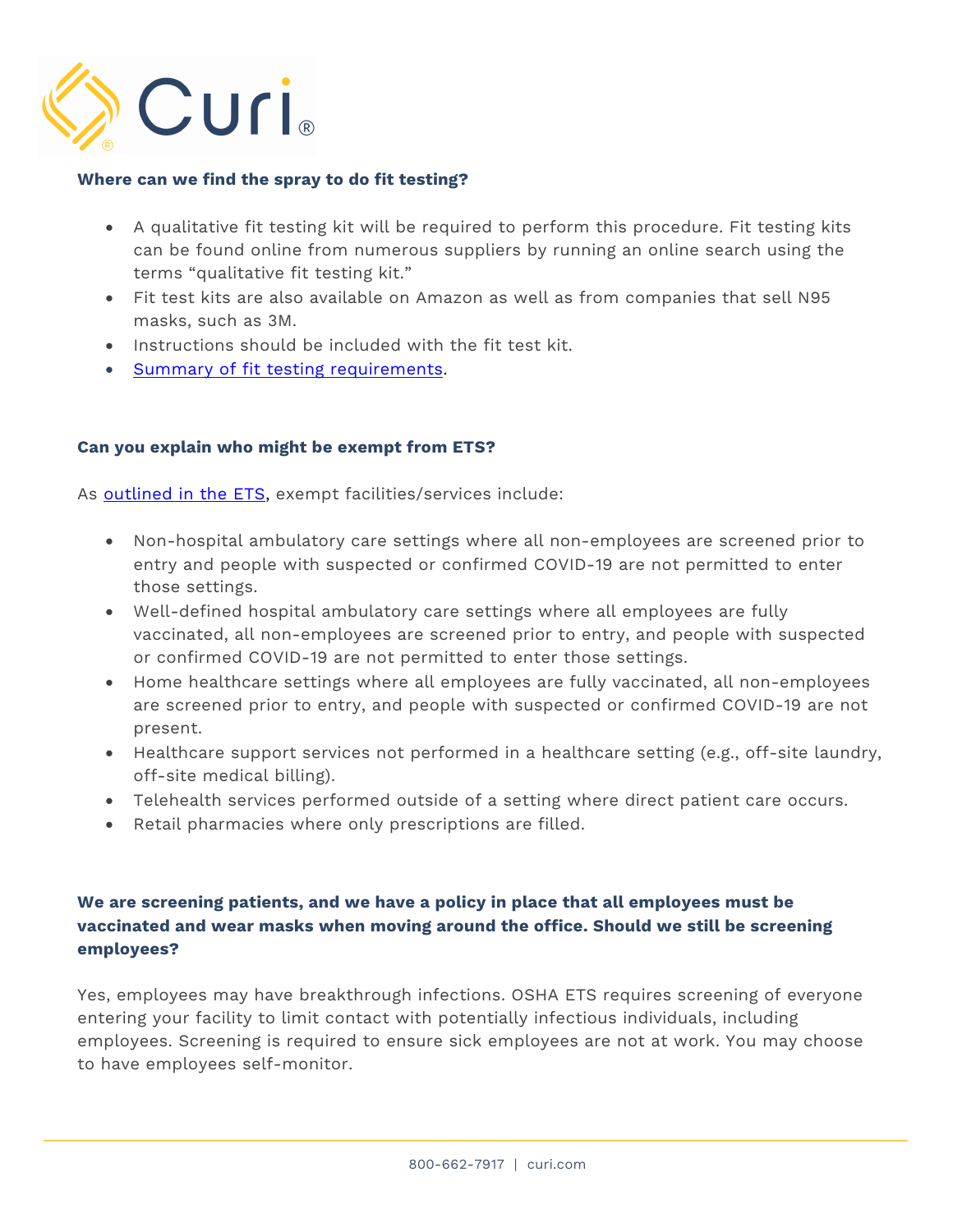

### **What should be documented in an employee daily screening before coming to work?**

OSHA does not require any specific form of documentation.

### [ETS FAQ #51](https://www.osha.gov/coronavirus/ets/faqs#:~:text=51.%20May%20an%20employer%20choose%20to%20have%20employees%20self-monitor%20for%20symptoms%2C%20or%20must%20symptom%20screening%20be%20done%20on%20site%3F)

Employers have discretion in choosing whether to implement self-monitoring or in-person screening; an employer can also choose to utilize both methods. Employers who choose to have employees self-monitor for COVID-19 symptoms can assist employees in that effort by providing them with a short fact sheet to remind them of the symptoms of concern.

Employers may also consider posting a sign stating that any employee entering the workplace certifies that they do not have symptoms of COVID-19, to reinforce the obligation to selfscreen before entering the workplace.

Employers who choose to conduct in-person employee screening for COVID-19 symptoms may use methods such as temperature checks and asking the employee if they are experiencing symptoms consistent with COVID-19. Employers should conduct this screening before employees come into contact with others in the workplace, such as co-workers, patients, or visitors.

# **We have multiple independent practices owned by the same organization. Our corporate office has not provided us with a COVID plan and determined we are all exempt. Should all practices be doing the same thing or have the same COIVD plan in place to be exempt?**

Each practice is required to complete the Hazard Assessment checklist to document they are exempt. CMS requires an infection prevention plan for infectious diseases as does the OSHA General Duty clause. We suggest that the hazard assessment be completed for each practice and consider using the ETS template (**[COVID-19 Plan Template](https://www.osha.gov/sites/default/files/COVID-19_Healthcare_ETS_Model_Written_Plan.docx)**) to indicate those elements that are still required by OSHA General Duty Clause and CDC, even if the practices are exempt from the ETS. See this **[checklist for exempt vs. non-exempt](https://curi.com/wp-content/uploads/2021/06/COVID-19-Checklist-Exempt-vs-Non-Exempt-ETS-Sept.-2021.docx.pdf)**.

#### **If we have fewer than 10 employees, do we have to have a ETS plan?**

Yes, but it is not required to be in writing. It can be very difficult to train new employees without a written, consistent message for implementation of the ETS elements.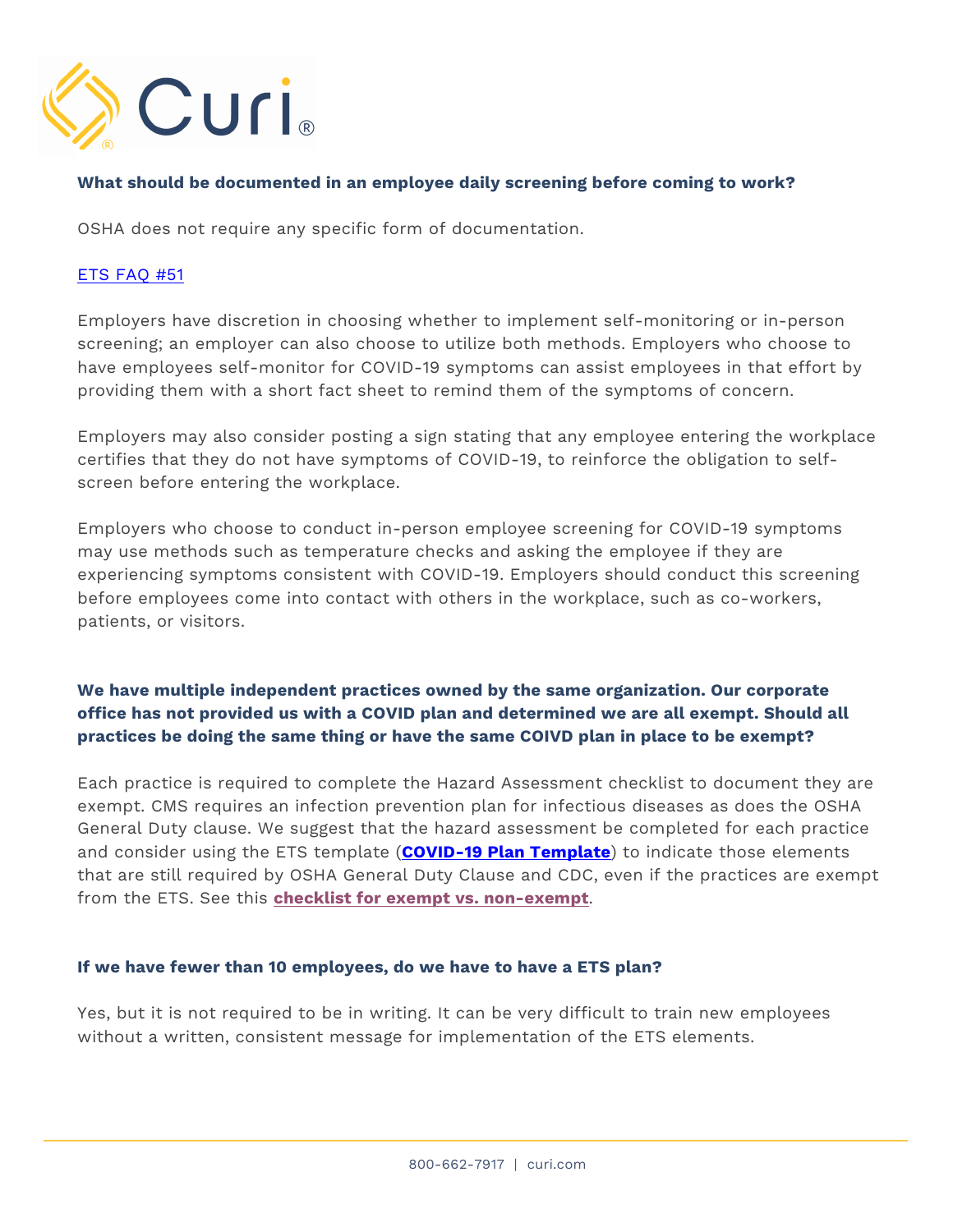

### **Are nebulizer treatments considered aerosol-generating procedures (AGPs)?**

Under the ETS, only the following procedures are considered AGPs:

- Open suctioning of airways;
- Sputum induction;
- Cardiopulmonary resuscitation;
- Endotracheal intubation and extubation;
- Non-invasive ventilation (e.g., BiPAP, CPAP);
- Bronchoscopy;
- Manual ventilation;
- Medical/surgical/postmortem procedures using oscillating bone saws; and
- Dental procedures involving:
	- o Ultrasonic scalers,
	- o High-speed dental hand pieces,
	- o Air/water syringes,
	- o Air polishing, and
	- o Air abrasion.

According to the **American Association for Respiratory Care**, nebulizer treatments may be AGPS. A risk assessment should be conducted to determine when a patient receiving nebulizer treatments may also have signs and symptoms of COVID-19 and N95 masks would be required.

#### **How long are we required to wait to use an exam room (after cleaning) between patients?**

The wait time depends on the number of air exchanges and the diagnosis of the patient. Have the air exchanges determined and [consult the CDC chart](https://www.cdc.gov/infectioncontrol/pdf/guidelines/environmental-guidelines-P.pdf) for times. For non-COVID-19/nonsymptomatic patients, there would not be any additional wait time required. Cleaning can be conducted by personnel as one would normally clean between patients.

| Appendix B. Air<br><b>1. Airborne Contaminant Removal</b><br>Table B.1. Air changes/hour (ACH) and time required for airborne-contaminant removal by<br>efficiency * |    |     |          |                                                      |                                                        |
|----------------------------------------------------------------------------------------------------------------------------------------------------------------------|----|-----|----------|------------------------------------------------------|--------------------------------------------------------|
|                                                                                                                                                                      |    |     | $ACH$ §¶ | Time (mins.) required for removal:<br>99% efficiency | Time (mins.) required for removal:<br>99.9% efficiency |
|                                                                                                                                                                      |    |     |          | 138                                                  | 207                                                    |
|                                                                                                                                                                      | 69 | 104 |          |                                                      |                                                        |
| $6+$                                                                                                                                                                 | 46 | 69  |          |                                                      |                                                        |
| 8                                                                                                                                                                    | 35 | 52  |          |                                                      |                                                        |
| $10+$                                                                                                                                                                | 28 | 41  |          |                                                      |                                                        |
| $12^{+}$                                                                                                                                                             | 23 | 35  |          |                                                      |                                                        |
| $15+$                                                                                                                                                                | 18 | 28  |          |                                                      |                                                        |
| 20                                                                                                                                                                   | 14 | 21  |          |                                                      |                                                        |
| 50                                                                                                                                                                   | 6  | 8   |          |                                                      |                                                        |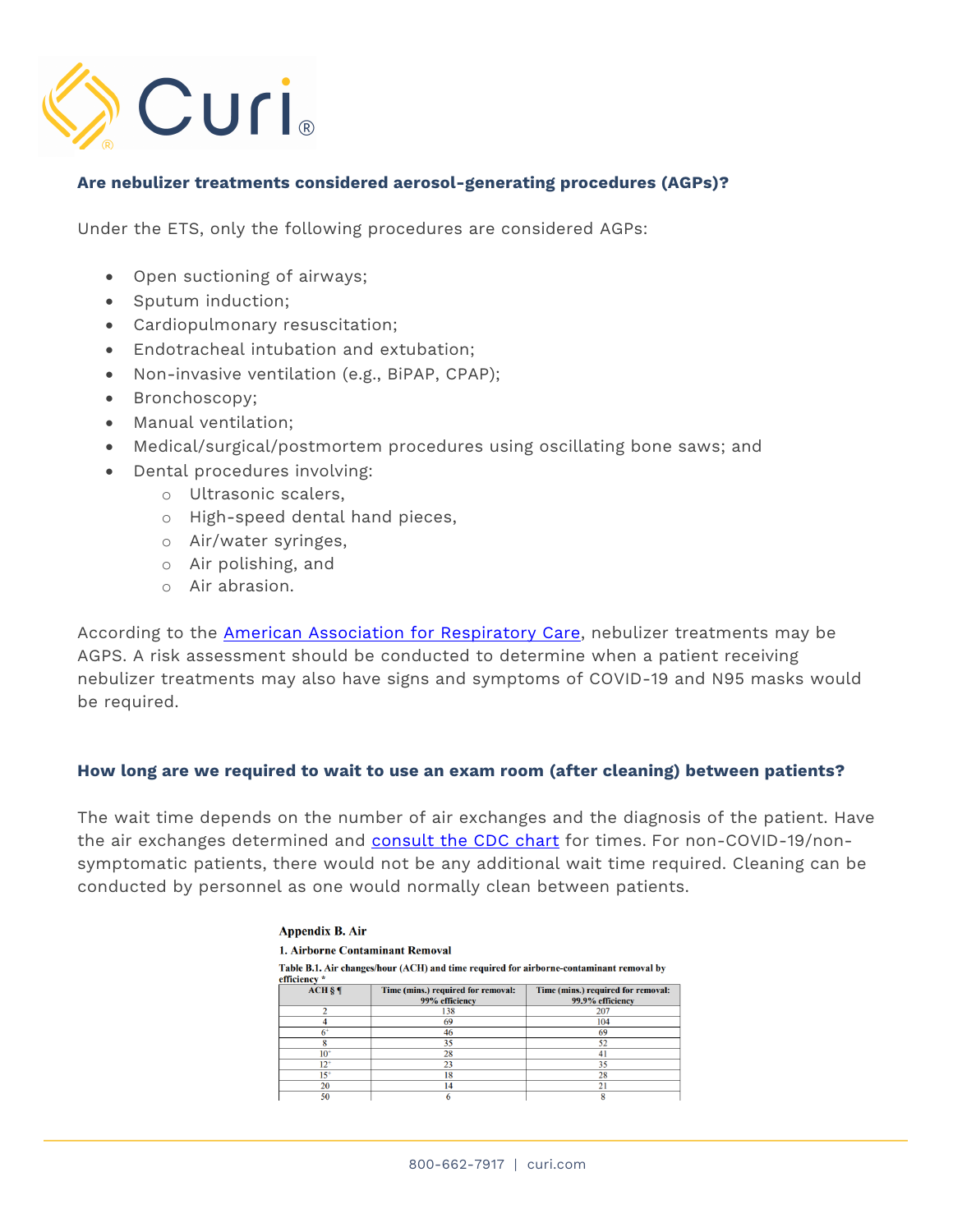

A free standing HEPA filter machine would improve the rate of air exchanges.

## [ETS FAQ #41](https://www.osha.gov/coronavirus/ets/faqs#:~:text=41.%20Are%20there%20any%20special%20cleaning%20and%20disinfection%20requirements%20if%20an%20area%20has%20been%20used%20by%20a%20person%20who%20is%20COVID-19%20positive%3F)

Cleaning and disinfecting must be done in accordance with the CDC's ["Cleaning and](https://www.osha.gov/coronavirus/ets/ibr)  [Disinfecting Guidance." T](https://www.osha.gov/coronavirus/ets/ibr)his includes closing off areas used by the sick person and waiting at least several hours before cleaning and disinfecting. This also includes opening outside doors and windows or using other methods to increase air circulation when feasible, using products from EPA's "List N," and wearing a facemask and gloves. If a person who is COVID-19 positive has occupied the space, all potentially-contaminated surfaces (regardless of touch frequency) need to be cleaned and disinfected. Only after the space has been cleaned and disinfected can it be reopened for use.

#### **Do you have to use N95 masks that require fit testing if you are testing patients outside?**

Yes, N95 masks are required for all patient contacts who are potentially infected with COVID-19.

#### **Are KN95 mask acceptable?**

KN95 masks are suitable as substitutes for procedure masks but no longer for N95 masks. The FDA [revoked the EUA for all non-NIOSH-approved N95 masks](https://www.fda.gov/medical-devices/emergency-use-authorizations-medical-devices/revoked-euas-non-niosh-approved-disposable-filtering-facepiece-respirators) on June 30, 2021, because of the improved supply NIOSH-approved N95 masks. KN95 masks are made in China, and an ECRI study indicated that more than 30% of them failed the required fit test for N95 masks.

#### **Can you wear goggles instead of a face shield?**

Yes, but goggles will not protect the mask you are wearing from splashes and sprays.

#### **If you are performing in-office procedures, should we wear N95 mask and face shields?**

It depends on the office procedures being performed. If performing procedures on suspected or confirmed COVID-19 positive patients or aerosolized procedures on any patients, you should wear N95 mask and face shields or goggles.